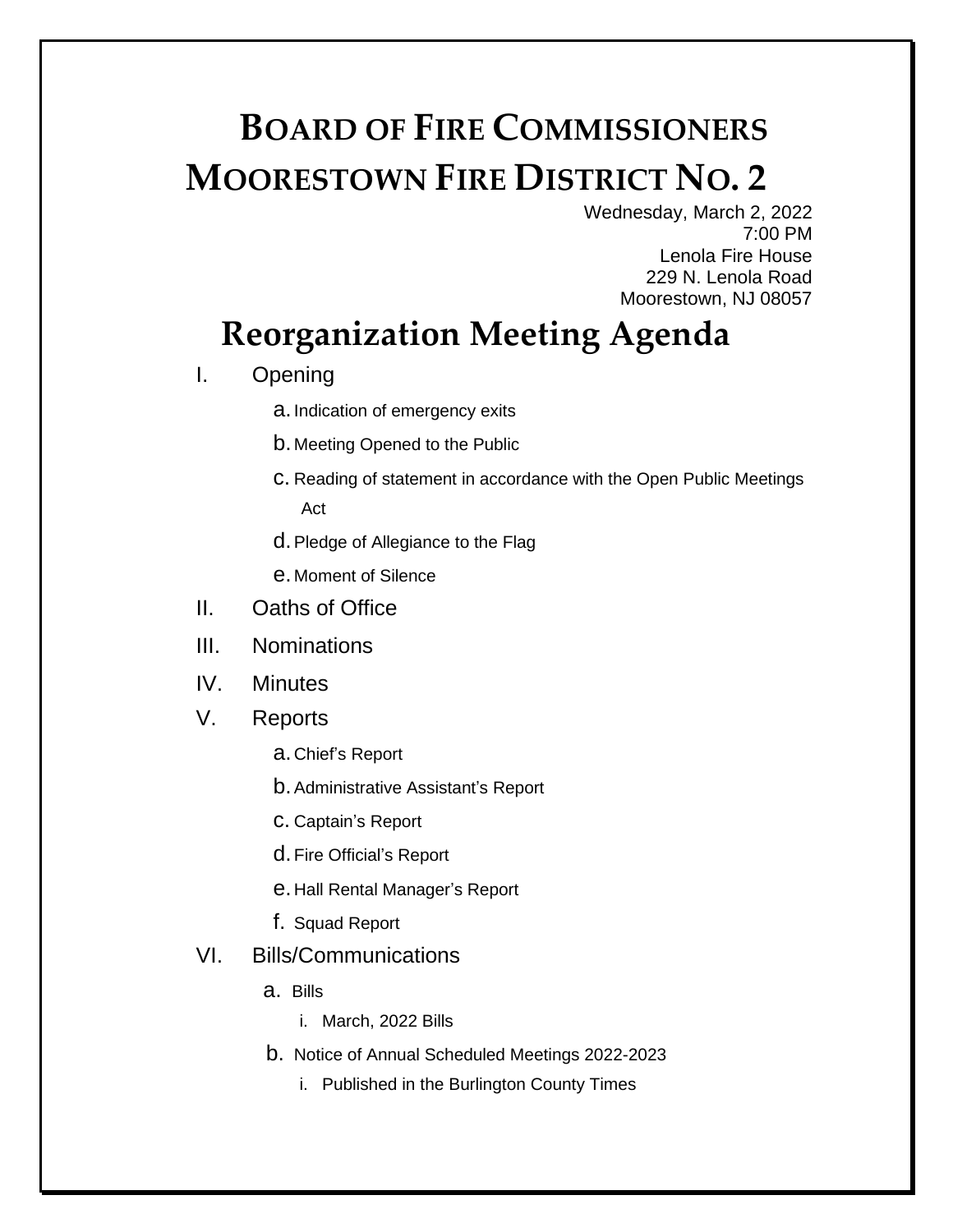- ii. Public posting at the Fire House, Town Hall, Library and on official website on February 22, 2022
- iii. Copy filed with Township Clerk on February 22, 2020
- iv. Copy of Official Opening Statement, including Affidavit regarding the transmittal and posting of said Notice.
- c. Certification of Election Results
- d. Budget Approval received from DLGS
- VII. Old Business
	- a. 2022 Budget/Election Recap
	- b. Audit
	- c. Parking Lot coating
- VIII. New Business
	- a. Reorganization Resolutions
		- *i. Resolution 2022 - 05 "Appointing an Auditor, Insurance Broker, Depository of District Funds and the Official Newspapers"*
		- *ii. Resolution 2022 - 06 "Appointing a Solicitor"*
		- *iii. Resolution 2022 - 07 "Authorizing the use of a Preferred Vendor to Service Fire Apparatus"*
		- *iv. Resolution 2022 - 08 "Appointing Official Website of the District" v.*
	- b. Personnel Committee/Shared Services Subcommittee
	- c. Building and Grounds Liaison
	- d. Annual Disclosure Forms Due April 30, 2022
	- e. Candidate Sworn Statement requirement
	- f. Helmet Purchase
- IX. Meeting Open to Public
- X. Executive Session
	- *a. Resolution 2022-xx "Resolution Authorizing A Closed Executive Session" if needed.*
- *XI.* Formal official action may be taken after Executive Session *(as appropriate)*
- XII. Adjournment.